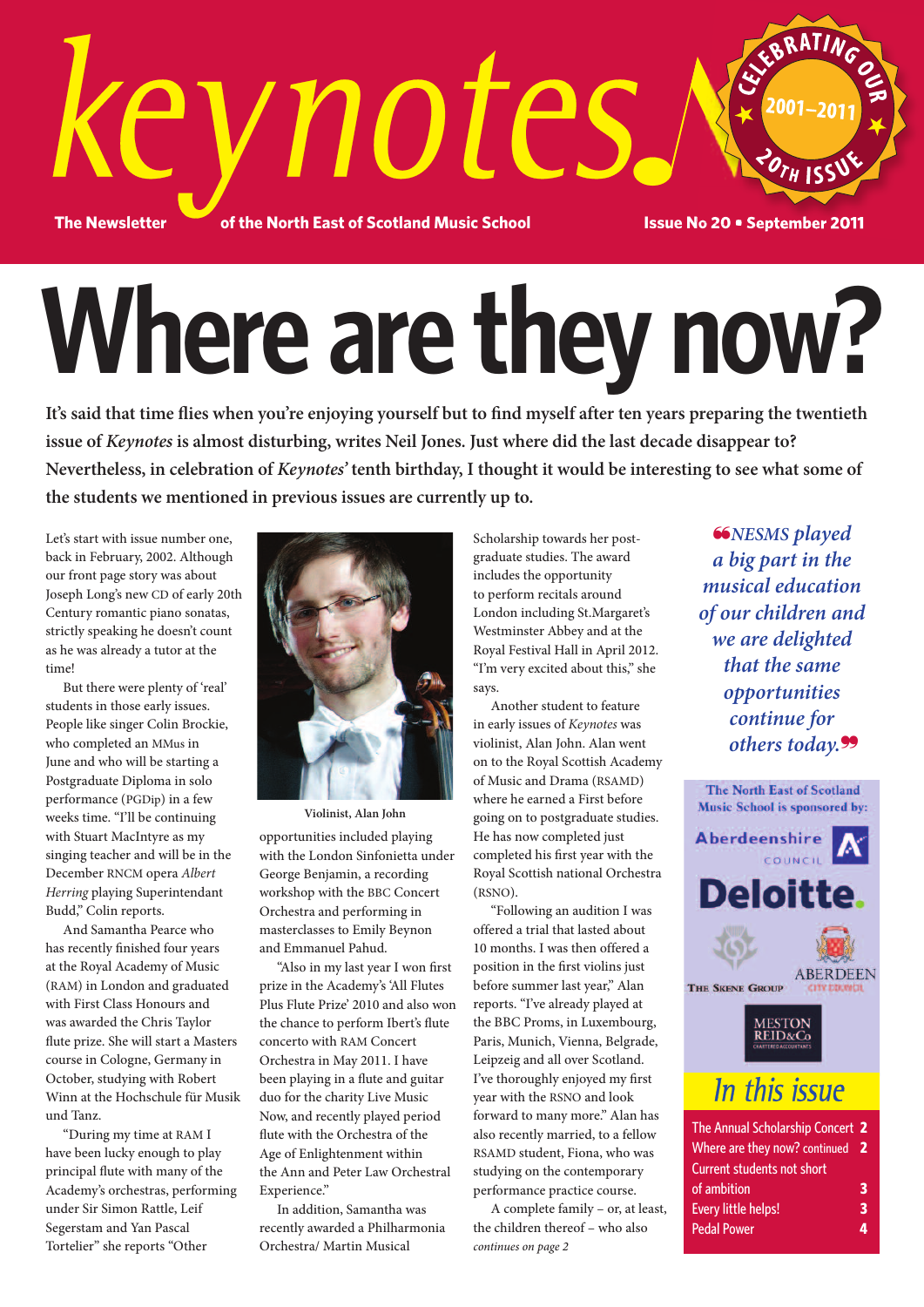## **About the School**

#### **Providing the highest standards of advanced tuition for promising musicians**

The School provides a centre where young people of outstanding musical promise can obtain tuition which is not available within their existing framework of study. Any musically talented child, student, teacher or lay person living in Scotland may apply for an audition to the School.

#### **TUITION**

Internationally acclaimed professors and teachers are brought to Aberdeen on a regular basis from all over the British Isles.

#### **COURSES**

The School offers one-to-one teaching together with occasional workshops and masterclasses. There is a close relationship with the University of Aberdeen, through the Director of Music, and also with Aberdeen City Music School in Dyce.

### **FINANCE**

Finance is generously provided by trusts, commercial organisations and individuals. Continued support is essential in order to maintain the high quality of the teaching programme. The Administrator will be pleased to assist with all enquiries about donations, sponsorship or scholarships.

**FEES & SCHOLARSHIPS** Students pay their own fees, although scholarships are available and are applied for annually. Any award is made on a balance of musical potential and financial need.

### **DOROTHY HATELY**

Dorothy founded NESMS in 1975 with the support and encouragement of Lady Aberdeen. Thanks to Dorothy's dogged determination over the years, the School has greatly increased its teaching disciplines, tutors and pupils. Sadly, Dorothy died in 1996, before she could see the School in its own premises in Huntly Street. However, we strive to maintain the high standards she set and intend to take the School from strength to strength.

**NORTH EAST OF SCOTLAND MUSIC SCHOOL** Dorothy Hately Music Centre 21 Huntly Street Aberdeen AB10 1TJ Tel/Fax: 01224 649685 email: nesms@dsl.pipex.com www.nesms.org.uk

### **President:** Dr Neil Mackie

**Vice President:** Murray McLachlan

**Administrator:** Joan Thomas **Assistant Administrators:** Reg Pringle

Richard Bailey Scottish Charity No. SC 000197

### **THE ANNUAL SCHOLARSHIP CONCERT PRESENTED BY THE FRIENDS OF THE NORTH EAST OF SCOTLAND MUSIC SCHOOL CRAIGIEBUCKLER CHURCH FRIDAY, 3 JUNE 2011**

The annual Scholarship Concert in Craigiebuckler Church presented by the Friends of NESMS brought together the four NESMS Scholarship holders in a joyful cavalcade of musical contrasts that showcases the finest young talents currently benefiting from the top flight teaching and inspiration available at NESMS. The wonderfully varied programme was supported by one of Aberdeen's finest accompanists, Drew Tulloch and with violinist Freya Hall also making a special guest appearance in one of the items.

 Kay Ritchie is probably the most experienced of the four musicians. It was no surprise then to hear a performance that in addition to its consummate technical proficiency was a little masterclass in wonderfully mature musical expression. Handel's Sonata in F for flute was played with matchless elegance and élan, especially the Siciliana while the Rondeau from Mozart's Flute Concerto No.2 in D, K314 was delightfully bright and playful. Most intriguing of all however was John Purser's Piobaireachd for unaccompanied flute also nicknamed Wai Taheke meaning Falling Water.

 There was also a powerful element of atmosphere and visual colour in Richard Bailey's performance of the three pieces that make up Debussy's Estampes: Pagodes, La Soirée dans Grenade and Jardins sous

la Pluie. Richard's playing was strong and intense when required but with enough nuance to conjure up the three "postcards" as Richard called them in his introduction.

 Soprano Megan Campbell has a delicate and ethereal quality to her singing that was particularly well suited to her performances of Purcell's Hark! The Echoing Air and Bach's Aria, Auch mit gedämpften, schwachen Stimmen from Cantata 36/1. Her diction especially in the Purcell was beautifully clean and clear and the fluency of her singing in the Baroque style was excellent. It was in the Bach Aria that she was accompanied on violin by Freya Hall who also played Bach's marvellous flight of fancy

with remarkable freedom and fluency.

These were all prime performances but for me the one that really stole the show was given by thirteen year old clarinettist Emma Barnett. Over a spectacularly wide range of musical styles from the smooth flowing rivers of English melody in Finzi's Prelude and Romance from Five Bagatelles to the classical elegance of the Czech composer Krommer or the lavish romanticism of Saint-Saëns she demonstrated finely honed control across the whole range of her instrument.

Jenny Shirreffs quite rightly described in her closing remarks this as the best Scholar-



We are proud to announce our recent award of a Royal Warrant from Her Majesty The Queen for Piano Tuning & Servicing Services.

We are authorised dealers of Kemble, Kawai and Wendl & Lung. We are also stockists of second hand Yamaha pianos. We offer a wide range of services including custom made pianos, piano restoration, piano hire and a flexible home tuning service with timings to suit our clients. We can deliver anywhere in the UK and provide full manufacturers warranty.



**45 RosemountViaduct Aberdeen AB25 1NQ** Showroom: +44 (0)1224 658584 Workshop: +44 (0)1224 276215 info@gordonbellpianos.com www.gordonbellpianos.com

### *continued from page 1*

featured in early issues of *Keynotes* were the Colemans; Jessica, Jeremy and Timothy. Jessica currently attends Chethams School of Music in Manchester and will be auditioning in November for a place to study violin at music college starting 2012, although at this stage she doesn't know which one.

 Timothy is about to enter his last year as an undergraduate at Merton College, Oxford studying Politics Philosophy and Economics. He isn't lost to music, however, as he sings in the college chapel choir and is

playing his cello in the college orchestra whilst, last year, also acting as orchestral manager.

 And Jeremy, having completed a music degree at Cambridge, will start as a post-graduate musicology student at Kings College, London, in October, working towards a PhD over the next three years.

 Proud father, Richard – who still has occasional singing lessons at NESMS with Alan Watt, says: "NESMS played a big part in the musical education of our children and we are delighted that the same opportunities continue for others today."

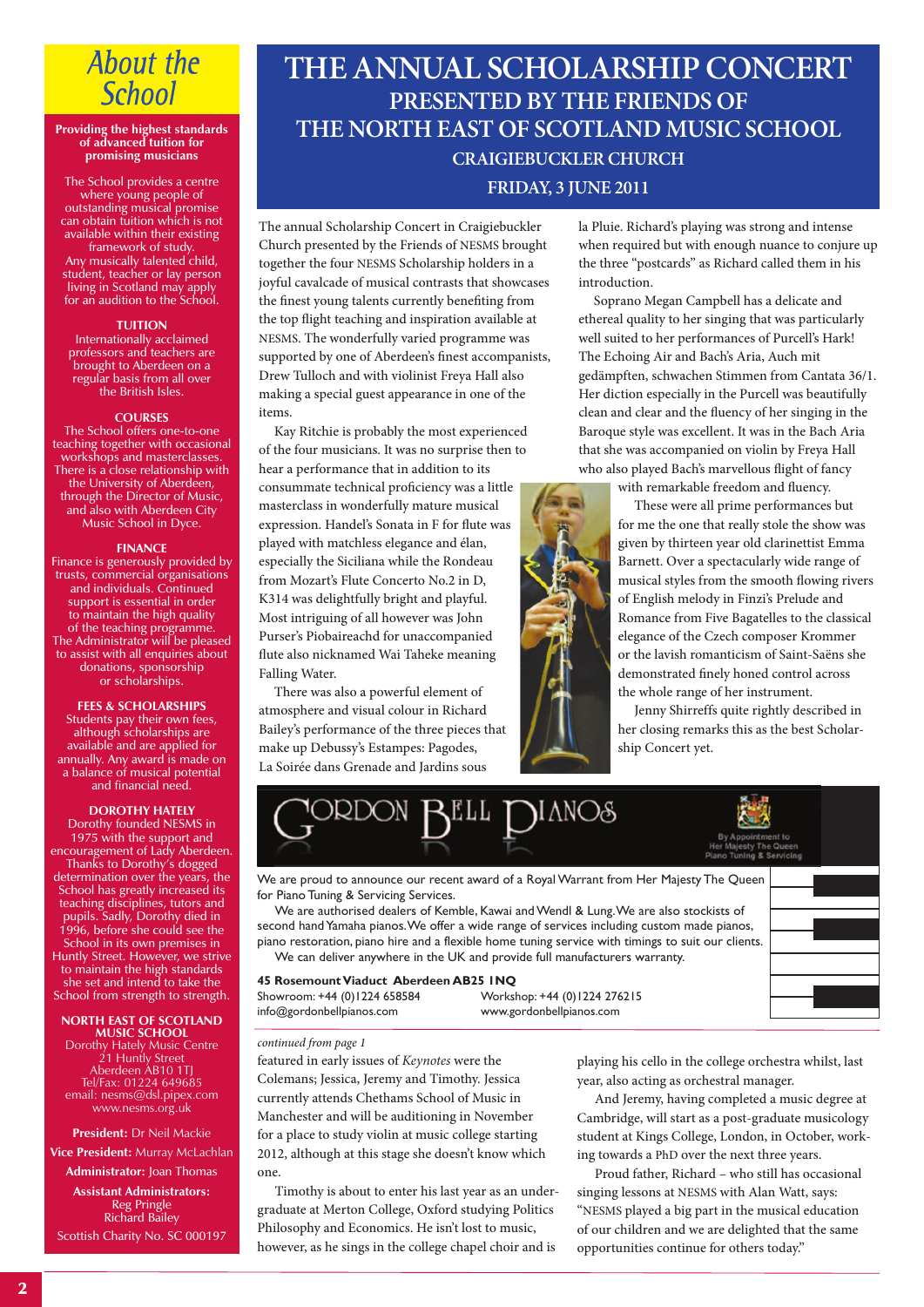# **Current students not short of ambition**

**Whilst reflecting on the high standards achieved by NESMS students over the past 20 issues of** *Keynotes,* with more than a few going on to professional music careers, that high standard of music and keen ambition **is being matched by the current crop of students – students like 24 year old Richard Bailey.**

He reports: "My lessons at NESMS with Nigel Clayton over the last few years have been thoroughly enjoyable and inspirational and I owe so much to NESMS for the scholarships they provided.

in helping me achieve this." Two other current NESMS

students both set on music careers are the brother and sister, Iain and Freya Hall. Fifteen-year-old Iain, who is in his fifth year at school,



### **Richard Bailey**

 "For the next two years, I will be studying for a masters degree in accompaniment at the Birmingham Conservatoire. I look forward to collaborating with other musicians whilst at the conservatoire and to forming some long lasting musical collaborations. In five years time, I would like to be involved in a piano trio and continue to perform in solo recitals. It's been my dream to have a career in music and the support from NESMS has been instrumental

hopes that in five years time he'll be finishing a music degree in London. "Somewhere that I can study performance on both cello and recorder," he says, "and looking for somewhere to continue my studies elsewhere in Europe. In ten years I hope to be finishing off my studies and establishing a career in baroque chamber music performing abroad and in Britain."

 Sister Freya, who's only 13, reckons ten years is too far to look ahead but in five years hopes to be studying music at the Royal

Scottish Academy of Music and Drama.

 Cellist Megan Rolf reports that she is in her fifth year at Inverurie Academy studying advanced higher music, and hopes to take a gap year after her final year at school. "During this year I will prepare for my auditions for conservatiores as my ultimate goal is to become a solo cellist," says Megan. "At the moment I am studying at NESMS with James Halsey and I intend to do this for the next three years.

 "I enjoy giving solo performances and also working in small ensembles and cello orchestras. I spend a few weeks in the summer holidays each year on cello courses, which are the best weeks of the holidays! Music is my passion."



**Megan Rolf**

# *Every little helps!*

**For an organisation that relies almost completely on donations, every single pound is important. Derek Buchan, chair of NESMS's Finance and Development Committee and head of Private Client Services at Deloitte's Aberdeen office, offers some advice on how to make the most of your charitable giving.**

 Although giving to charity can take several forms, probably the best known way of maximizing the impact is through the Gift Aid system: rightly so as it's easy to operate and very tax efficient.

 Gift Aid increases the value of donations to charities by allowing them to reclaim basic rate tax of 25p in the pound on your gift. And if you pay higher rate tax you can even claim extra relief on your donations!

 If you support or would like to support the School or its sister charity, The Friends of NESMS, and you pay tax and have not yet signed up to the Gift Aid scheme please ask Joan Thomas at the School for the appropriate form.

 Gift Aid is not the only way of maximizing your giving, however. Leaving a legacy through your will is another – and sometimes overlooked – way of benefitting a charity you have supported during your life and helping it with its future work.

 When was the last time you reviewed your will? It tends to be something that people put off, but having an up-to-date will is important to ensure that your estate does pass to your beneficiaries in the way you want it to. Charitable legacies have tax benefits too because they are free of Inheritance Tax at 40% which currently applies to estates worth, broadly speaking, £325,000. (That may seem a lot but remember it includes the value of any property you might own so, even with today's depressed property market, it's a level that's reached quite easily!) For anyone feeling particularly charitably minded, there is the likelihood of a reduced tax rate of 36% from next April if 10% or more of an estate is left to charity.

 So the next time you are speaking to your solicitor about your will or are perhaps drawing one up for the first time, would you please think about the School and how a legacy might help it in future years? The School need not know if you decide to do this but if you wished, your legacy could be used to fund a particular part of the School's work, in which case you might like to discuss this further with Joan.

 Finally, if you are an employee, does your employer operate a Give as You Earn Scheme? This is another tax efficient scheme and an easy way to donate as a tax free payment comes off your gross salary every month and goes straight to the charity of your choice. You might hardly notice the difference but to charities like NESMS, the benefits can be invaluable. Do please check this out with your employer's payroll department.



**as at April 2011**

| STRINGS                              |                        |  |
|--------------------------------------|------------------------|--|
| Violin                               | <b>Gillian Findlay</b> |  |
| Viola                                | <b>Michael Beeston</b> |  |
| Cello                                | James Halsey           |  |
| <b>Double Bass</b>                   | David Inglis           |  |
|                                      |                        |  |
| <b>WOODWIND</b>                      |                        |  |
| Flute                                | Catherine O'Rourke     |  |
| Oboe                                 | Joe Houghton           |  |
| Clarinet                             | <b>Alison Waller</b>   |  |
| <b>Bassoon</b>                       | Lesley Wilson          |  |
| Recorder                             | lan Wilson             |  |
| <b>BRASS</b>                         |                        |  |
| <b>Trumpet</b>                       | John Gracie            |  |
| Horn                                 | Lizzie Davis           |  |
| <b>PIANO</b>                         |                        |  |
| Nigel Clayton                        | Joseph Long            |  |
| <b>SCOTTISH FIDDLE</b>               |                        |  |
| <b>Paul Anderson</b>                 |                        |  |
| <b>SINGING</b>                       |                        |  |
| Raimund Herincx                      | Alan Watt              |  |
| Alison McDonald<br><b>Ruth Black</b> |                        |  |
| Jean Webster                         |                        |  |
| <b>STAGECRAFT &amp; PERFORMANCE</b>  |                        |  |
| <b>Donald Maxwell</b>                |                        |  |
| <b>ORGAN</b>                         |                        |  |
| Dr Roger B. Williams                 |                        |  |
| Donald Hawksworth                    |                        |  |
| $\mathbf{Enth}$ comin                |                        |  |
|                                      |                        |  |

### FOTUNCOMING events

### **COWDRAY HALL LUNCHBREAK CONCERT 12.45PM ON THURSDAY 20TH OCTOBER**

Young NESMS students will perform. Do please try to come along to support our young students. A varied programme, played by Megan Rolf, cello, Iain Hall, cello and recorder, and Freya Hall, violin and recorder, awaits you. There is no admission fee, but donations towards the Lunchbreak Series are welcome. Light lunchtime refreshments are on sale

**FRIENDS OF NESMS COFFEE MORNING SATURDAY 29TH OCTOBER, 10–12 NOON, IN THE SCHOOL**

Don't miss the Friends Annual Coffee Morning! A chance to catch up with your friends and buy the NESMS Christmas Card. All the usual stalls and musical entertainment too!

### **KEYNOTES AUCTION LUNCH SUNDAY 6TH NOVEMBER, AT THE MARCLIFFE AT PITFODELS**

Your invitation in enclosed, so don't delay – apply for your tickets today. This year our musical entertainment will be provided by The Ifor James Brass Ensemble, and as usual, Peter Mitchell will be our Master of Ceremonies.

### **PLAY-A-THON SATURDAY 19TH NOVEMBER, IN THE SCHOOL**

The Friends of NESMS have agreed to run this popular event again. We will aim to have music played all day, so dust off your favourite pieces and get your family and friends to sponsor you. Please don't be modest - we all want to hear you! Further information will be sent to you, but feel free to get in touch with the school for more information.